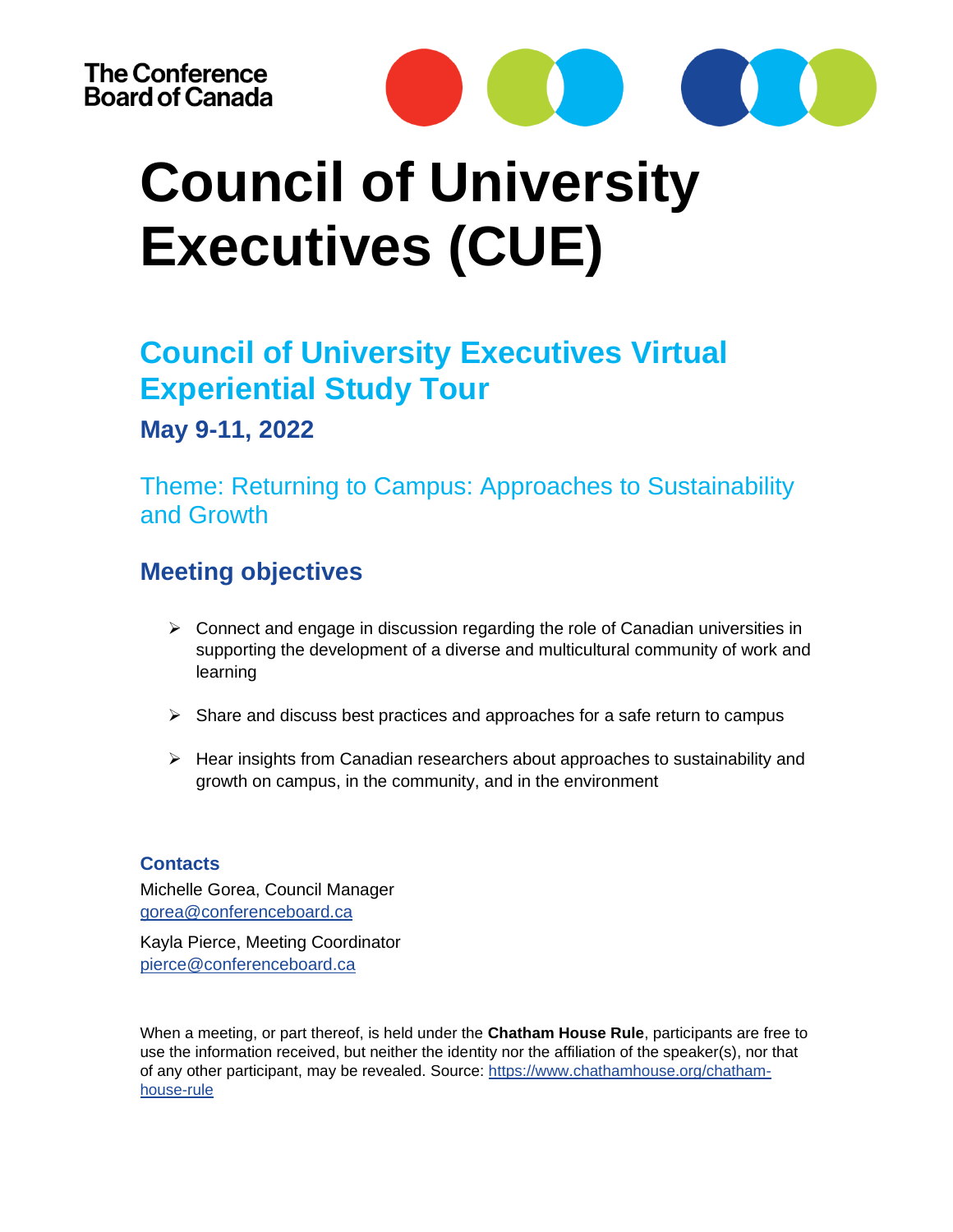

# **Monday, May 9, 2022**

**Dalhousie University Speaker Series: Workforce Sustainability and the Impact of COVID on Workers** 

#### **Virtual Event**

| $1:00 - 1:05$ p.m. | <b>Welcome, and Opening Remarks</b><br>Dr. Frank Harvey, Provost and VP Academic                                                                                                                                            |
|--------------------|-----------------------------------------------------------------------------------------------------------------------------------------------------------------------------------------------------------------------------|
| $1:05 - 1:15$ p.m. | <b>Future-Focused Approach on the Return to Campus</b><br><b>Chris Hattie, Director Staff Relations</b>                                                                                                                     |
| $1:15 - 1:20$ p.m. | <b>Question and Answer</b><br><b>Moderated by Sherry Scully, Principal, SES Workforce</b><br><b>Research and Consulting</b>                                                                                                 |
| $1:20 - 1:30$ p.m. | <b>Partnering with Canadian Families to Understand and</b><br>Mitigate the Impacts of COVID-19 and Child and Youth<br><b>Wellbeing</b><br>Dr. Jeanna Parsons Leigh, Assistant Professor and Killam<br><b>Research Chair</b> |
| $1:30 - 1:45$ p.m. | <b>Question and Answer</b><br><b>Moderated by Sherry Scully, Principal, SES Workforce</b><br><b>Research and Consulting</b>                                                                                                 |
| $1:45 - 1:50$ p.m. | <b>Closing Remarks</b>                                                                                                                                                                                                      |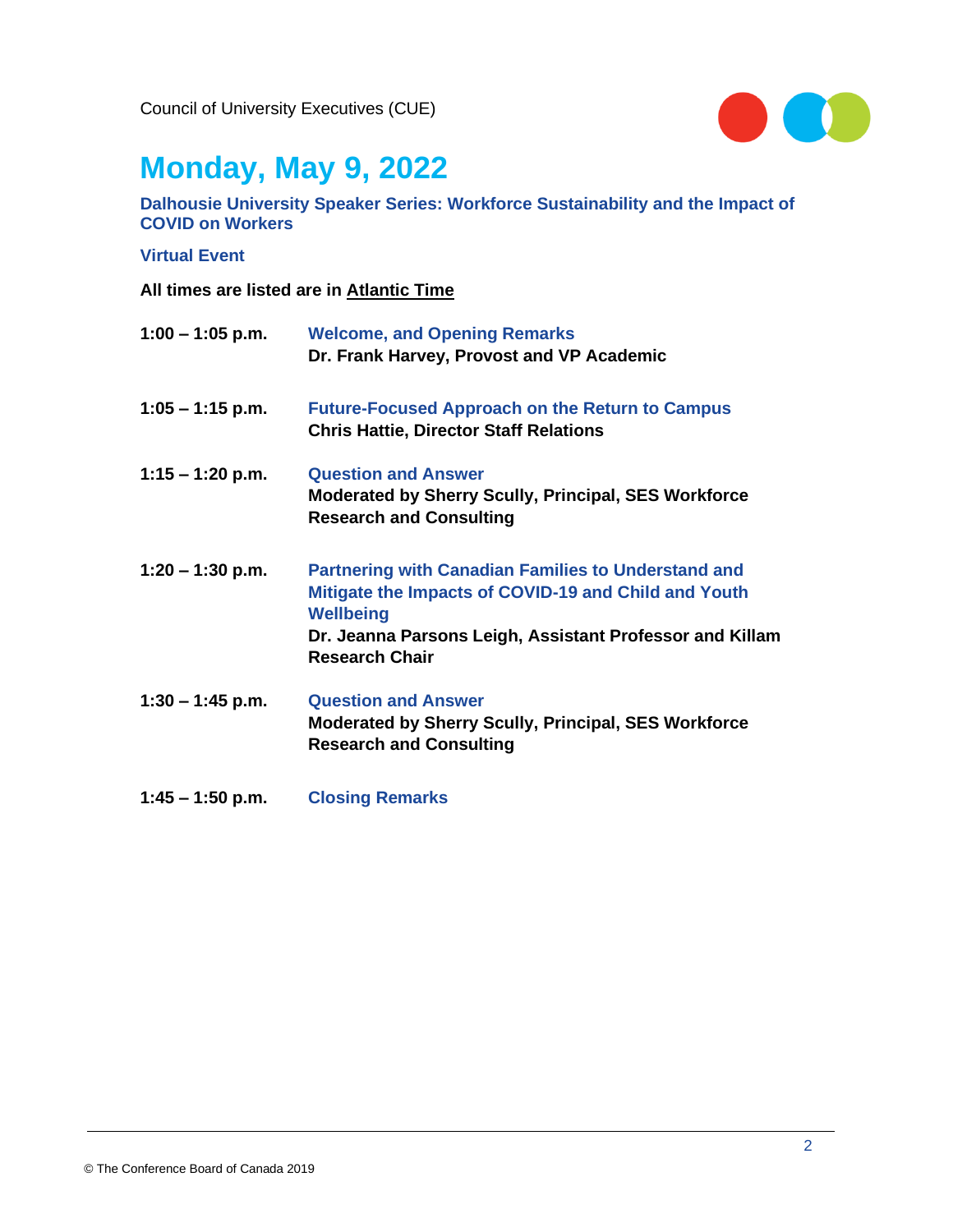

### **Monday, May 9, 2022**

**Theme: Inclusion, Immigration & Workplace Development: Supporting a Diverse and Multicultural Community of Learning** 

#### **Virtual Event**

- **4:00 – 4:03 p.m. Land Acknowledgement Lisa Lachance, Deputy Speaker, Nova Scotia House of Assembly**
- **4:03 – 4:08 p.m. Welcome and Opening Remarks Mayor Mike Savage, Mayor of Halifax Regional Municipality** Mayor Savage shares insight on Halifax's approach to supporting international students
- **4:08 – 4:58 p.m. Panel Discussion Moderated by Iain Reeve, Associate Director, Immigration Research, The Conference Board of Canada**
	- ➢ **Nabiha Atallah, Strategic Initiatives Advisor, Immigrant Services Association of Nova Scotia**
	- ➢ **Laurel Broten, President and CEO Nova Scotia Business Inc.**
	- ➢ **Rustum Southwell, CEO of the Black Business Initiative**
	- ➢ **Patrick Sullivan, President and CEO, Halifax Chamber of Commerce**
- **4:58 – 5:00 p.m. Closing Remarks**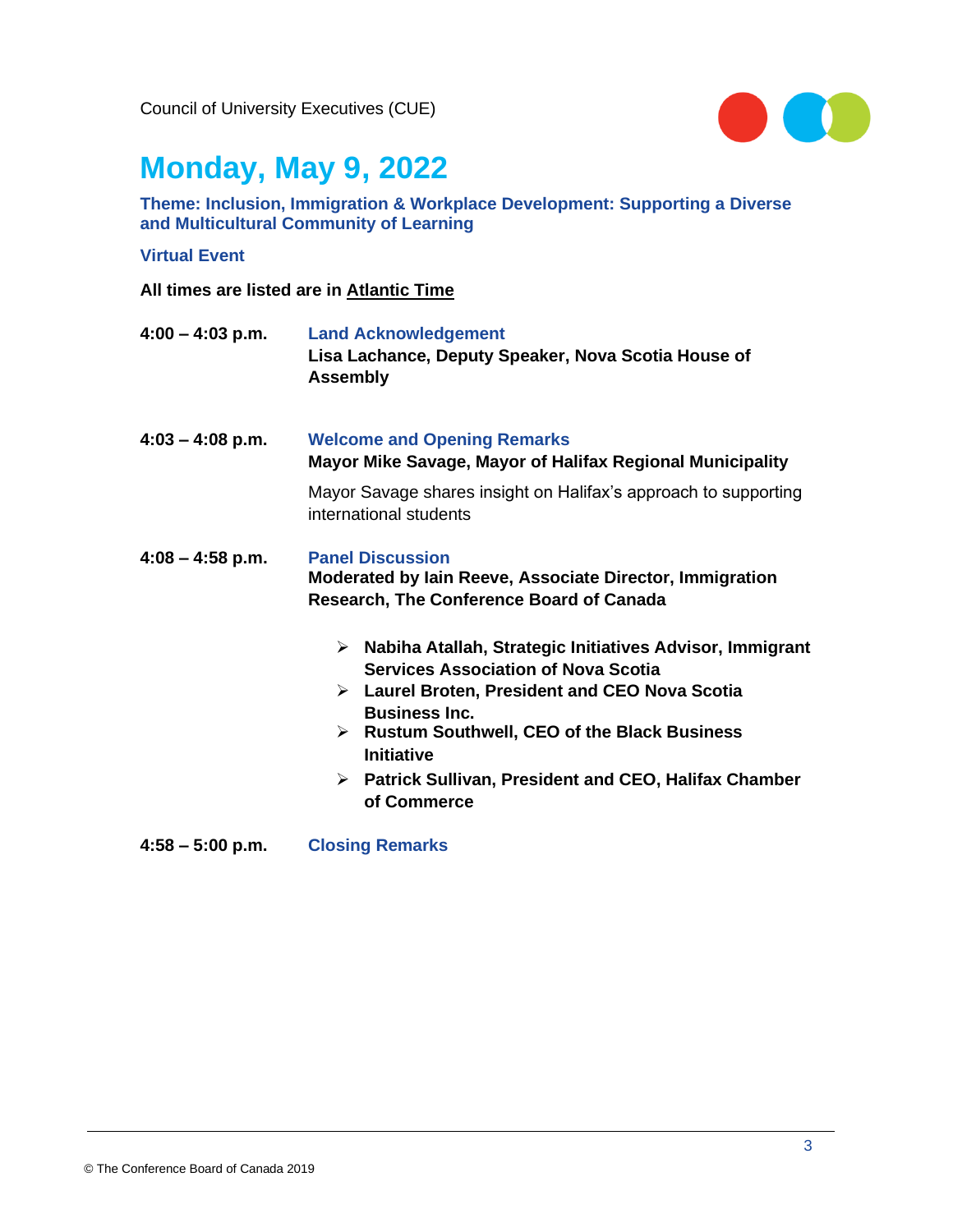

# **Tuesday, May 10, 2022**

#### **Mount Saint Vincent University (MSVU): Supporting the Public through Community Based Research: Ageing and Food Security**

#### **Virtual Event**

| $12:00 - 12:05$ p.m. | <b>Welcome and Land Acknowledgement</b><br>Helen MacDonnell, Executive Director Community Links Nova<br><b>Scotia</b>                                                                                                                                                                                 |
|----------------------|-------------------------------------------------------------------------------------------------------------------------------------------------------------------------------------------------------------------------------------------------------------------------------------------------------|
| $12:05 - 12:15$ p.m. | Research on Quality of Life and Work Life in Long Term Care -<br><b>Engaging key stakeholders</b><br>Dr. Janice M. Keefe, Professor, Chair; Director, Nova Scotia<br>Centre on Aging, Lena Isabel Jodrey, Chair in Gerontology,                                                                       |
| $12:15 - 12:20$ p.m. | <b>Question and Answer</b><br>Moderated by Helen MacDonnell, Executive Director Community<br><b>Links Nova Scotia</b>                                                                                                                                                                                 |
| $12:20 - 12:30$ p.m. | <b>Working with Communities for Healthy, Just, and Sustainable</b><br><b>Food Systems: The FoodARC story</b><br>Dr. Patricia Williams, Professor, Department of Applied Human<br>Nutrition; Director, Food Action Research Centre (FoodARC);<br>Senior Research Scholar, Healthy Population Institute |
| $12:30 - 12:35$ p.m. | <b>Question and Answer</b><br>Moderated by Helen MacDonnell, Executive Director Community<br><b>Links Nova Scotia</b>                                                                                                                                                                                 |
| $12:35 - 12:45$ p.m. | Research on School Breakfast Programs at a Community Level<br>Dr. Bohdan Luhovyy, Associate Professor, Graduate Program<br><b>Coordinator, Applied Human Nutrition</b>                                                                                                                                |
| $12:45 - 12:55$ p.m. | <b>Question and Answer</b><br>Moderated by Helen MacDonnell, Executive Director Community<br><b>Links Nova Scotia</b>                                                                                                                                                                                 |
| $12:55 - 1:00$ p.m.  | <b>Closing Remarks</b>                                                                                                                                                                                                                                                                                |